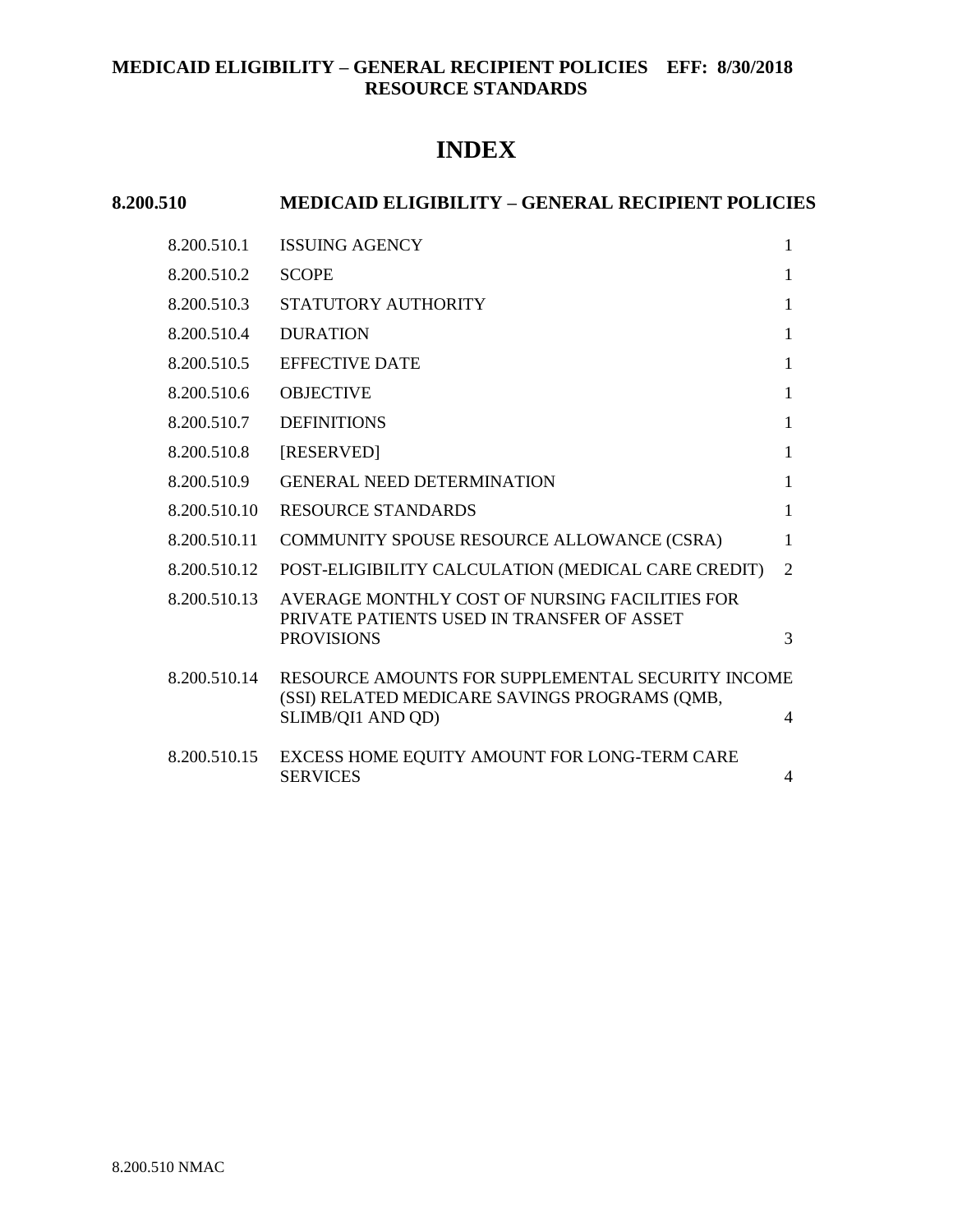#### **TITLE 8 SOCIAL SERVICES CHAPTER 200 MEDICAID ELIGIBILITY - GENERAL RECIPIENT POLICIES PART 510 RESOURCE STANDARDS**

<span id="page-1-0"></span>**8.200.510.1 ISSUING AGENCY:** New Mexico Human Services Department (HSD). [8.200.510.1 NMAC - Rp, 8.200.510.1 NMAC, 7/1/2015]

<span id="page-1-1"></span>**8.200.510.2 SCOPE:** The rule applies to the general public. [8.200.510.2 NMAC - Rp, 8.200.510.2 NMAC, 7/1/2015]

<span id="page-1-2"></span>**8.200.510.3 STATUTORY AUTHORITY:** The New Mexico medicaid program and other health care programs are administered pursuant to regulations promulgated by the federal department of health and human services under Title XIX of the Social Security Act as amended or by state statute. See Section 27-1-12 et seq. NMSA 1978.

[8.200.510.3 NMAC - Rp, 8.200.510.3 NMAC, 7/1/2015]

<span id="page-1-3"></span>**8.200.510.4 DURATION:** Permanent.

[8.200.510.4 NMAC - Rp, 8.200.510.4 NMAC, 7/1/2015]

<span id="page-1-4"></span>**8.200.510.5 EFFECTIVE DATE:** July 1, 2015, unless a later date is cited at the end of a section. [8.200.510.5 NMAC - Rp, 8.200.510.5 NMAC, 7/1/2015]

<span id="page-1-5"></span>**8.200.510.6 OBJECTIVE:** The objective of this rule is to provide specific instructions when determining eligibility for the medicaid program and other health care programs. Generally, applicable eligibility rules are detailed in the medical assistance division (MAD) eligibility policy manual, specifically 8.200.400 NMAC, *General Medicaid Eligibility*. Processes for establishing and maintaining MAD eligibility are detailed in the income support division (ISD) general provisions 8.100 NMAC, *General Provisions for Public Assistance Programs*. [8.200.510.6 NMAC - Rp, 8.200.510.6 NMAC, 7/1/2015]

### <span id="page-1-6"></span>**8.200.510.7 DEFINITIONS [RESERVED]**

<span id="page-1-7"></span>**8.200.510.8 [RESERVED]**

[8.200.510.8 NMAC - Rp, 8.200.510.8 NMAC, 7/1/2015; A/E, 3/1/2017]

<span id="page-1-8"></span>**8.200.510.9 GENERAL NEED DETERMINATION:** To be eligible for medical assistance division (MAD) benefits, an applicant or recipient must meet specific resource and income standards based on eligibility category. [8.200.510.9 NMAC - Rp, 8.200.510.9 NMAC, 7/1/2015]

<span id="page-1-9"></span>**8.200.510.10 RESOURCE STANDARDS:** For specific information on liquid, non-liquid and countable resources, resource exclusions, deemed resources, resource transfers or trusts see specific medical assistance programs (MAP) eligibility categories. Standards for community spouse resource allowance, medical care credit calculations and average cost for nursing facility care are included in this section. [8.200.510.10 NMAC - Rp, 8.200.510.10 NMAC, 7/1/2015]

<span id="page-1-10"></span>**8.200.510.11 COMMUNITY SPOUSE RESOURCE ALLOWANCE (CSRA):** The CSRA standard varies based on when the applicant or recipient become institutionalized for a continuous period. The CSRA remains constant even if it was calculated prior to submission of a formal MAP application. If institutionalization began:

**A.** Between September 30, 1989 and December 31, 1989, the state maximum CSRA is \$30,000 and the federal maximum CRSA is \$60,000.

**B.** On or after January 1, 1990, the state minimum is \$31,290 and the federal maximum CSRA is \$62,580.

**C.** On or after January 1, 1991, the state minimum is \$31,290 and the federal maximum CSRA is \$66,480.

**D.** On or before January 1, 1992, the state minimum is \$31,290 and the federal maximum CSRA is \$68,700.

**E.** On or after January 1, 1993, the state minimum is \$31,290 and the federal maximum CSRA is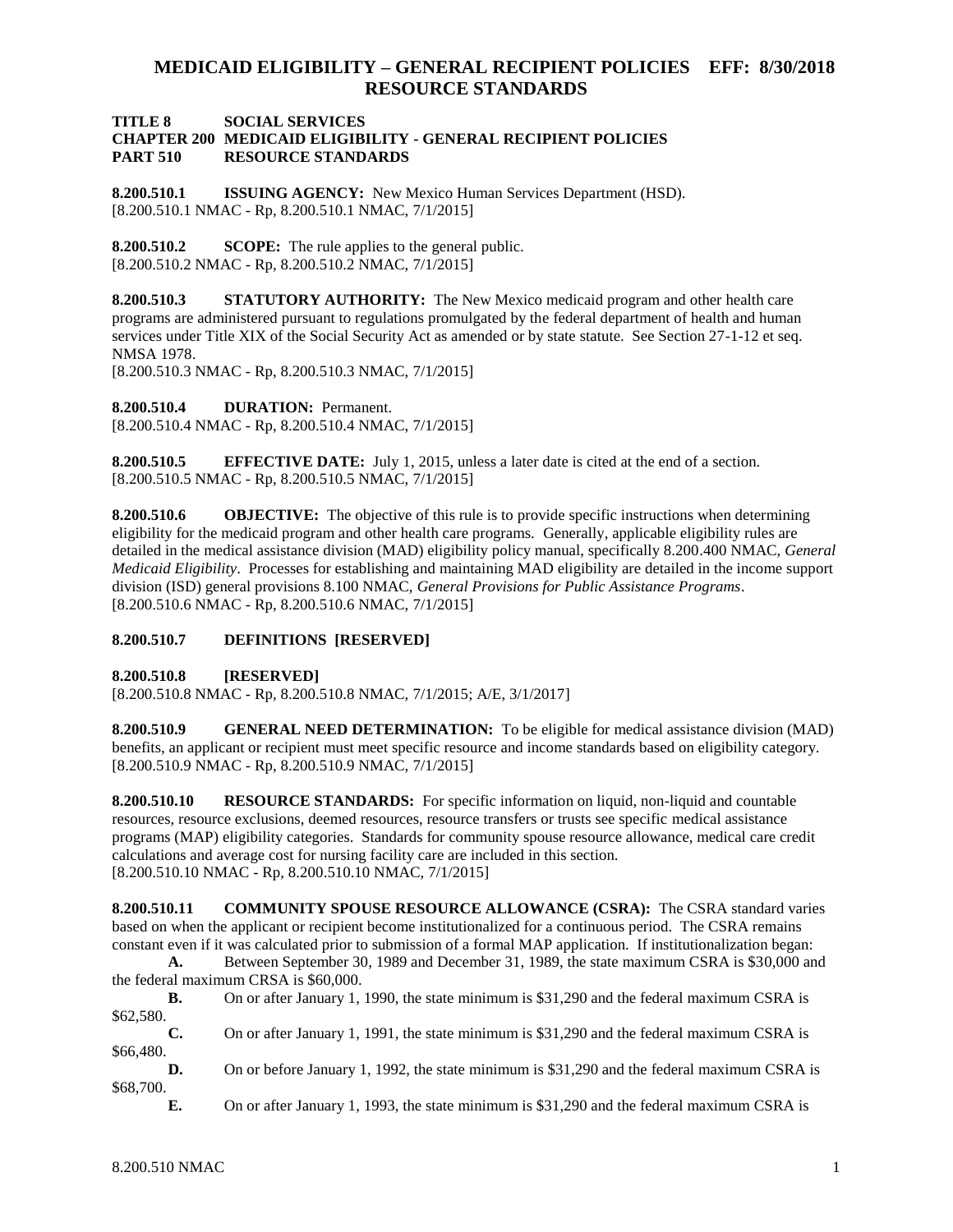| \$70,740.                |                                                                                                     |
|--------------------------|-----------------------------------------------------------------------------------------------------|
| F.                       | On or after January 1, 1994, the state minimum is \$31,290 and the federal maximum CSRA is          |
| \$72,660.<br>G.          | On or after January 1, 1995, the state minimum is \$31,290 and the federal maximum CSRA is          |
| \$74,820.                |                                                                                                     |
| Н.                       | On or after January 1, 1996, the state minimum is \$31,290 and the federal maximum CSRA is          |
| \$76,740.<br>I.          | On or after January 1, 1997, the state minimum is \$31,290 and the federal maximum CSRA is          |
| \$79,020.                |                                                                                                     |
| J.<br>\$80,760.          | On or after January 1, 1998, the state minimum is \$31,290 and the federal maximum CSRA is          |
| К.                       | On or after January 1, 1999, the state minimum is \$31,290 and the federal maximum CSRA is          |
| \$81,960.<br>L.          | On or after January 1, 2000, the state minimum is \$31,290 and the federal maximum CSRA is          |
| \$84,120.<br>М.          | On or after January 1, 2001, the state minimum is \$31,290 and the federal maximum CSRA is          |
| \$87,000.<br>N.          | On or after January 1, 2002, the state minimum is \$31,290 and the federal maximum CSRA is          |
| \$89,280.                |                                                                                                     |
| <b>O.</b><br>\$90,660.   | On or after January 1, 2003, the state minimum is \$31,290 and the federal maximum CSRA is          |
| <b>P.</b>                | On or after January 1, 2004, the state minimum is \$31,290 and the federal maximum CSRA is          |
| \$92,760.<br>Q.          | On or after January 1, 2005, the state minimum is \$31,290 and the federal maximum CSRA is          |
| \$95,100.                |                                                                                                     |
| R.<br>\$99,540.          | On or after January 1, 2006, the state minimum is \$31,290 and the federal maximum CSRA is          |
| S.                       | On or after January 1, 2007, the state minimum is \$31,290 and the federal maximum CSRA is          |
| \$101,640.<br>т.         | On or after January 1, 2008, the state minimum is \$31,290 and the federal maximum CSRA is          |
| \$104,400.<br>U.         | On or after January 1, 2009, the state minimum is \$31,290 and the federal maximum CSRA is          |
| \$109,560.               |                                                                                                     |
| V.<br>remains \$109,560. | On or after January 1, 2010, the state minimum is \$31,290 and the federal maximum CSRA             |
| W.                       | On or after January 1, 2011, the state minimum is \$31,290 and the federal maximum CSRA             |
| remains \$109,560.       |                                                                                                     |
| Х.<br>\$113,640.         | On or after January 1, 2012, the state minimum is \$31,290 and the federal maximum CSRA is          |
| Υ.                       | On or after January 1, 2013, the state minimum is \$31,290 and the federal maximum CSRA is          |
| \$115,920.<br>Z.         | On or after January 1, 2014, the state minimum is \$31,290 and the federal maximum CSRA is          |
| \$117,240.               |                                                                                                     |
| AA.<br>\$119,220.        | On or after January 1, 2015, the state minimum is \$31,290 and the federal maximum CSRA is          |
| BB.                      | On or after January 1, 2016, the state minimum is \$31,290 and the federal maximum CSRA is          |
| \$119,220.               |                                                                                                     |
| CC.<br>\$120,900.        | On or after January 1, 2017, the state minimum is \$31,290 and the federal maximum CSRA is          |
| DD.                      | On or after January 1, 2018, the state minimum is \$31,290 and the federal maximum CSRA is          |
| \$123,600.               | [8.200.510.11 NMAC - Rp, 8.200.510.11 NMAC, 7/1/2015; A/E, 1/1/2016; A/E, 3/1/2017; A/E, 8/30/2018] |
|                          |                                                                                                     |

<span id="page-2-0"></span>**8.200.510.12 POST-ELIGIBILITY CALCULATION (MEDICAL CARE CREDIT):** Apply applicable deductions in the order listed below when determining the medical care credit for an institutionalized spouse. **DEDUCTION AMOUNT**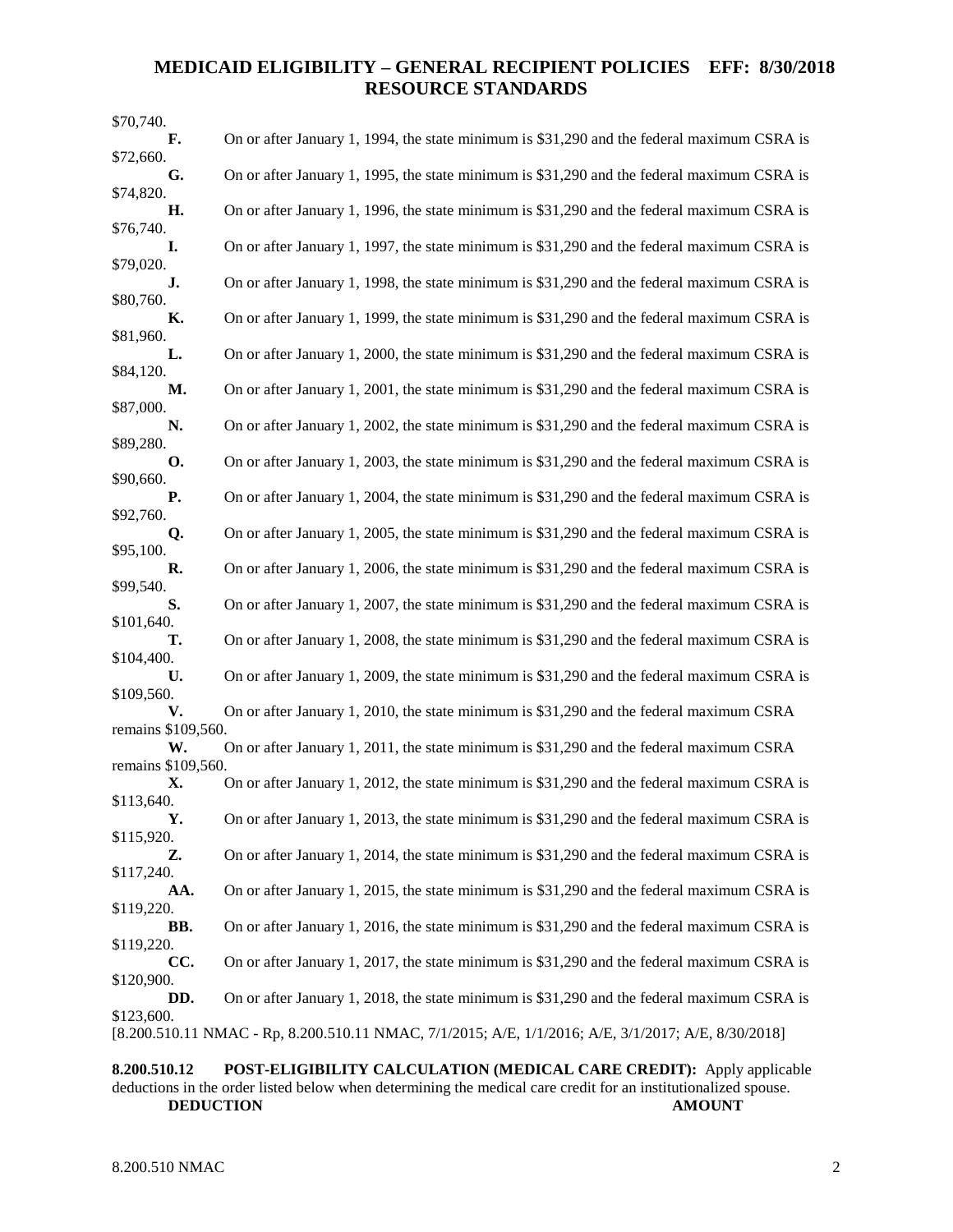| $\mathbf{A}$ . |     | Personal needs allowance for institutionalized spouse: |         |  |
|----------------|-----|--------------------------------------------------------|---------|--|
|                | (1) | July 1, 2018                                           | \$72    |  |
|                | (2) | July 1, 2017                                           | \$70    |  |
| В.             |     | Minimum monthly maintenance needs allowance (MMMNA):   |         |  |
|                | (1) | July 1, 2018                                           | \$2,058 |  |
|                | (2) | July 1, 2017                                           | \$2,030 |  |

**C.** The community spouse monthly income allowance (CSMIA) is calculated by subtracting the community spouse's gross income from the MMMNA:

**(1)** If allowable shelter expenses of the community spouse exceeds the minimum allowance then deduct an excess shelter allowance from community spouse's income that includes: expenses for rent; mortgage (including interest and principal); taxes and insurance; any maintenance charge for a condominium or cooperative; and an amount for utilities (if not part of maintenance charge above); use the standard utility allowance (SUA) deduction used in the food stamp program for the utility allowance.

| July 1, 2018                                         | \$617   |  |
|------------------------------------------------------|---------|--|
| July 1, 2017                                         | \$609   |  |
| Excess shelter allowance may not exceed the maximum: |         |  |
| July 1, 2018                                         | \$1,032 |  |
| Jan. 1, 2018                                         | \$1,060 |  |
| July 1, 2017                                         | \$993   |  |
|                                                      |         |  |

**D.** Any extra maintenance allowance ordered by a court of jurisdiction or a state administrative hearing officer.

**E.** Dependent family member income allowance (if applicable) calculated as follows: 1/3 X MMMNA - dependent member's income).

**F.** Non-covered medical expenses.

**G.** The maximum total of the community spouse monthly income allowance and excess shelter deduction may not exceed \$3,090.

[8.200.510.12 NMAC - Rp, 8.200.510.12 NMAC, 7/1/2015; A/E, 3/1/2017; A/E. 8/30/2018]

#### <span id="page-3-0"></span>**8.200.510.13 AVERAGE MONTHLY COST OF NURSING FACILITIES FOR PRIVATE PATIENTS USED IN TRANSFER OF ASSET PROVISIONS:** Costs of care are based on the date of application registration. **DATE AVERAGE COST PER MONTH**

| A.        | July 1, 1988 - Dec. 31, 1989            | $$1,726$ per month |
|-----------|-----------------------------------------|--------------------|
| В.        | Jan. 1, 1990 - Dec. 31, 1991            | $$2,004$ per month |
| C.        | Jan. 1, 1992 - Dec. 31, 1992            | $$2,217$ per month |
| D.        | Effective July 1, 1993, for application | \$2,377 per month  |
|           | register on or after Jan. 1, 1993       |                    |
| Е.        | Jan. 1, 1994 - Dec. 31, 1994            | $$2,513$ per month |
| F.        | Jan. 1, 1995 - Dec. 31, 1995            | $$2,592$ per month |
| G.        | Jan. 1, 1996 - Dec. 31, 1996            | $$2,738$ per month |
| Н.        | Jan. 1, 1997 - Dec. 31, 1997            | \$2,889 per month  |
| I.        | Jan. 1, 1998 - Dec 31, 1998             | $$3,119$ per month |
| J.        | Jan. 1, 1999 - Dec. 31, 1999            | $$3,429$ per month |
| Κ.        | Jan. 1, 2000 - Dec. 31, 2000            | \$3,494 per month  |
| L.        | Jan. 1, 2001 - Dec. 31, 2001            | \$3,550 per month  |
| М.        | Jan. 1, 2002 - Dec. 31, 2002            | \$3,643 per month  |
| N.        | Jan. 1, 2003 - Dec. 31, 2003            | \$4,188 per month  |
| О.        | Jan. 1, 2004 - Dec. 31, 2004            | \$3,899 per month  |
| <b>P.</b> | Jan. 1, 2005 - Dec. 31, 2005            | \$4,277 per month  |
| Q.        | Jan. 1, 2006 - Dec. 31, 2006            | \$4,541 per month  |
| R.        | Jan. 1, 2007 - Dec. 31, 2007            | $$4,551$ per month |
| S.        | Jan. 1, 2008 - Dec. 31, 2008            | \$4,821 per month  |
| Т.        | Jan. 1, 2009 - Dec. 31, 2009            | $$5,037$ per month |
| U.        | Jan. 1, 2010 - Dec. 31, 2010            | \$5,269 per month  |
| V.        | Jan. 1, 2011 - Dec. 31, 2011            | \$5,774 per month  |
| W.        | Jan. 1, 2012 - Dec. 31, 2012            | \$6,015 per month  |
| Х.        | Jan. 1, 2013 - Dec. 31, 2013            | $$6,291$ per month |
|           |                                         |                    |